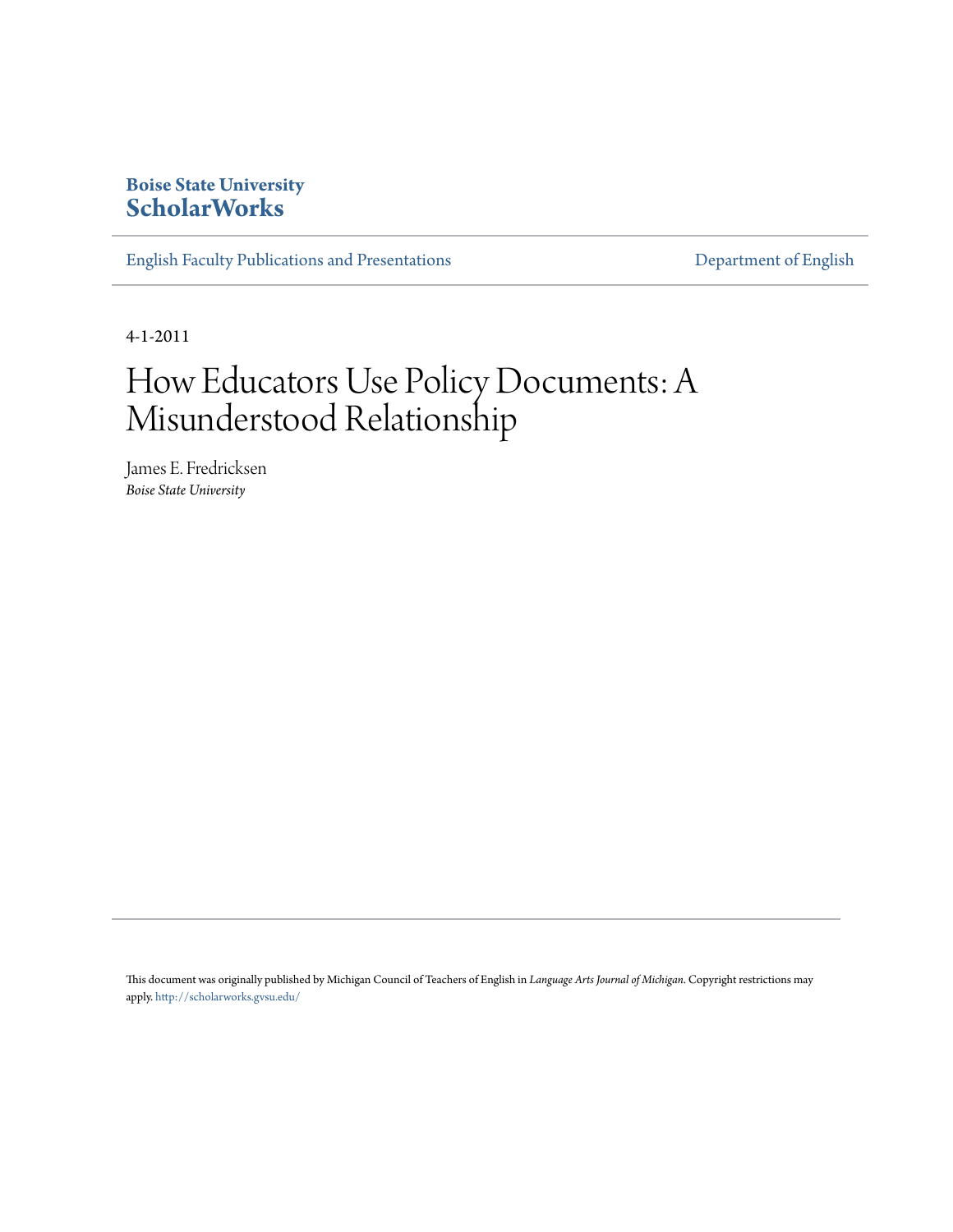#### James E. Fredricksen

# **How Educators Use Policy Documents: A Misunderstood Relationship**

s an English educator and co-director of a Na-<br>tional Writing Project site, I have had many con<br>versations with colleagues and educators where<br>are anxious about the Common Core State Stan<br>dards (CCSS) being adopted in so m tional Writing Project site, I have had many conversations with colleagues and educators who are anxious about the Common Core State Standards (CCSS) being adopted in so many states ing from "What do the CCSS mean for what and how I have to teach?" to "What does the drafting and implementation processes of the CCSS suggest for how people vicw me as a professional?" to "Are the CCSS really any good?" and so on. As I listen to all the people I work with—preservice teachers, experienced teachers, teacher educators, curriculum coordinators, writing project directors and fellows-I keep returning to one major issue that I think is behind a lot of the concern. More specifically, I continue to wonder how educators actually use and develop policy documents (e.g., standards) in their day-to-day work. The assumption seems to be that teachers read the policies and then implement them; however, any teacher who has worked with standards documents knows that this process isn't quite as clear-cut as the above assumption. It is this gap between how assumptions about cducators use policy documents and how teachers actually use those policy documents. I sense this is the source for a lot of the anxiety I hear in the voices of the many educators I respect and work with. I think Thomas Hatch (2005) describes the issue succinctly when he writes:

The failure to recognize and build on the knowledge that teachers develop over the course of their careers grows out a set of assumptions about the nature of teaching and the work of teachers. Many conventional approaches to teaching and supporting teachers function as if teaching were a relatively simple process in which teachers deliver information to students and provide opportunities for them to practice and master basic skills. In such a conception, the emphasis for teachers is on delivering curriculum, not on developing it. Teachers are only seen as being "on task" when they are working with students in the classroom-not when they reflect on their praetice, discuss it with their colleagues, or prepare articles about it. Consequently, teachers receive relatively little institutional support and recognition for contributing to the production of the knowledge and understandings that they need to be effective. (p. 2)

Ann Arbor public school teacher, Jeff Taylor, made a similar case to me in a conversation at a National Writing Project (NWP) event. He said that educators face debilitating pressure to 'deliver' a curriculum and pointed out that curriculum is not a pizza and children do not like all the same toppings. So, how he asked, do we give students a made-to-order entrée in a cookie-cutter teaching world?

To Hatch and to Taylor, those who don't teach (and maybe even some who do teach) misunderstand how teachers do their work of designing instruction, assessing student performance, and conversing with colleagues. In turn, those who don't teach may misunderstand the role policy documents play when teachers engage in those praetices of designing, assessing, and conversing. Finally, those who don't teach may hold a view of teaching and learning that is one of information-transmission, whieh results in the idea that teachers are simply delivering knowledge, rather than developing it. These views have consequences for teachers and, perhaps more importantly, consequences for students.

The purpose of this essay is to meet the call language and literacy professor Glynda Hull (1997) made well over a decade ago when she wrote, "We need to look with a critical eye at how work gets accomplished and to examine what roles literacy plays within work as well as the relationship between skills at work and the rights of workers" (p. xv). Although Hull was not writing about educators, in this time of increasing public scrutiny of and publie debate about teachers, I think it is worth considering teachers' literacy practices, such as how they en-

gage in reading, comfocusing on the role tors as well as offer up

posing, and convers- **Teachers use policy docu**ing when they design **ments in ways that inform**  instruction and assess **their designing of instruc**tion, their assessing of that policy documents, **learning, and their con** like the Common Core **versing with others, and**  Standards, play in that **policy documents are just**  process might also **one resource within a** provide a way to edu-<br>cate the public about **larger web of resources** our work as educa- **teachers draw from.** 

some new possibilities for how professional development op portunities are structured to support both the work that teachers do and the learning that can occur when engaging in such prac tices. Although the essay here will not address everything Iout lined, I believe it can at least start the conversation-a conversa tion that J hope positions educators as the professionals we are.

#### **Some Work Activities of Educators: An Illustration**

This past academic year, I have been working with a small group of teachers who are fellows in the Boise State Writing Project (BSWP). Sponsored by a NWP grant (funded by the Gates Foundation), the focus for the group of six teachers has been to develop curriculum for their high school English classrooms that meets two requirements: (I) it is aligned with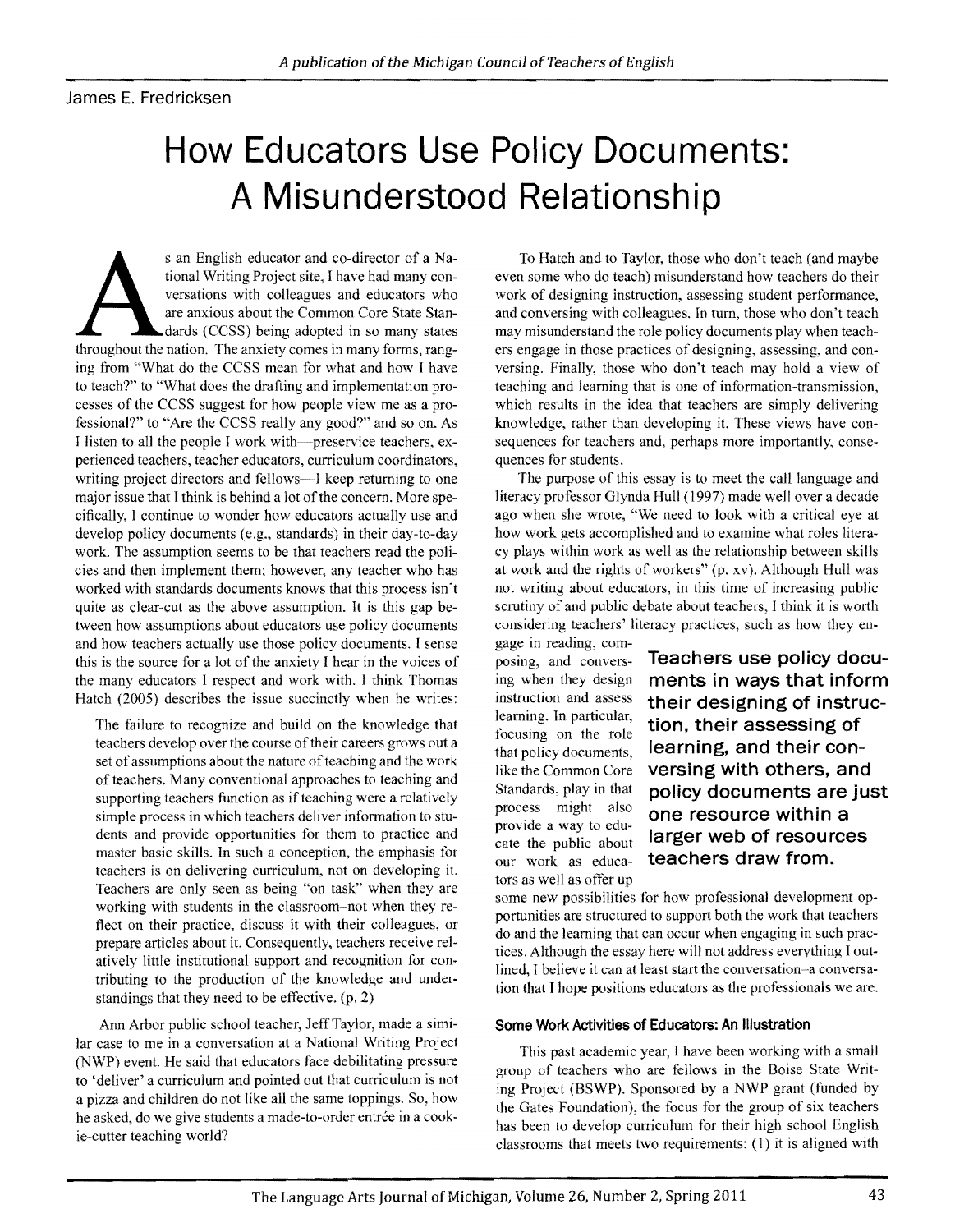the group's belief in teaching through an inquiry approach (by which we mean that students pursue overarching questions together as teachers model, mentor, and monitor the reading, composing, researching, etc. that are needed to accomplish the host of literacy tasks needed to answer those questions), (2) it is aligned with the Common Core State Standards. Each teacher in the project designed her or his own unit of study, but the deliverable from the group was a template of sorts to help make visible the reasons behind their pedagogical choices and to help make visible the kind of features they would be looking for in their students' work processes. Although we will write more about this work in future occasions, I mention our work here to

## **The standards seem to be** standards docu**used to inform others about** ments themselves why a teacher's classroom were present at the **practice or curriculum is legit**-<br>**practice or curriculum is legit**-<br>designing process **imate and appropriate.** (i.e., the standards

illustrate how the provided a frame-

work of sorts), but then the document was largely forgotten until the group had drafted their units. In other words, the standards document worked as a prewriting and a refining tool, depending on the stage of the composing process. To be sure, this is largely an anecdotal reference for one group of teachers; however, it raises the question of how teachers actually use policy documents.

My work with the BSWP group and the questions it has raised for me has reminded me of a project I worked on with the Writing in Digital Environment Research Center (WIDE) at Michigan State University (MSU) a few years ago when I was a graduate student. The project was commissioned by the Teachers for a New Era (TNE) initiative in the teacher education department at MSU. Our charge was to understand how teachers and teacher educators used standards, any standards, in their day-to-day work so that when TNE presented their new teacher education standards to its stakeholders, those standards would be packaged and presented in a way that supported the work everyone had to do as stakeholders in the teacher education program. At the time, TNE leaders had recently written standards for the teacher education department, and the purpose of the study was to find a way to present those standards to the stakeholders in the teacher education program in ways that were both visible and useful for those stakeholders. In other words, TNE leaders wanted to know how teachers used standards in order to figure out a way to deliver and package their standards so that teachers did in fact use the standards, rather than "leaving them on the shelf."

Briefly, the WIDE research team interviewed 24 stakeholders in the teacher education program who focused on teaching literacy. This included faculty in three departments (Teacher Education, English and Writing Rhetoric, and American Cultures), graduate students, undergraduate students, and mentor teachers who worked in area schools. The interviews were conducted at the workplace for each of the participants, and each session was audiotaped. The interviewers also took notes during the interviews. The protocol for the interview was based on contextual inquiry (Holtzblatt, Wendell, & Wood,

2005), which asks participants to demonstrate how they do their work, while providing interviewers with opportunities to ask questions as the participant did their work. Much like a think-aloud protocol teachers use when they model reading or writing strategies for students, the contextual inquiry protocol allowed each interviewer to meet with other members of the research team to find themes and patterns across each of the interviews. For some processes that participants could not perform with the interviewer present, such as during a three-way conference between a mentor teacher, a university supervisor, and a student teacher, the participants offered a retrospective account of the process, which allowed similar opportunities for researchers to ask questions about the process and, in particular, the role that standards documents played in the process.

As a result of the findings of the project, WIDE developed SWAP, a literacy resource exchange digital platform, which offered stakeholders to "tag" different work products (e.g., lesson plans, assignment sheets, rubrics, etc.) to the different standards. That is, people in the exchange could search for different kinds of documents by standards, by user, or by kind of document. While SWAP was not taken up as part of the regular practice of the stakeholders for this group, the findings of the study can illustrate how educators use standards documents as a genre to facilitate their work, particularly in their work practices of designing instruction, assessing learning, and conversing with colleagues.

#### **Planning and Designing Instruction**

While standards documents might influence the framework of a course, such as a literature course being organized by genre, literary period, or theme, the WIDE research team found that teachers also used standards in their day-to-day planning in particular ways. For instance, one veteran teacher described her planning process this way:

- I. Begin with identifying the specific student outcomes
- 2. Create assessments that will help describe students' performance in relation to those outcomes
- 3. Design classroom activities that allow students to practice that performance and provide him/her with opportunities to give students feedback on that performance
- 4. Consider all the possible standards associated with these experiences
- 5. Decide which of those standards she wants to fore ground

In this teacher's planning process, she does not begin with standards, rather she uses them to link her classroom practice to some larger professional body, such as the state's standards for her subject matter and grade level.

Similarly, in one of the program's teacher education courses, students are asked to select a young adult novel they would want their students to read. After they have chosen a novel, they are sent to the Department of Education's website, asked to locate the language arts content standards, and told to "find a standard" that "supports" the inclusion of their chosen text.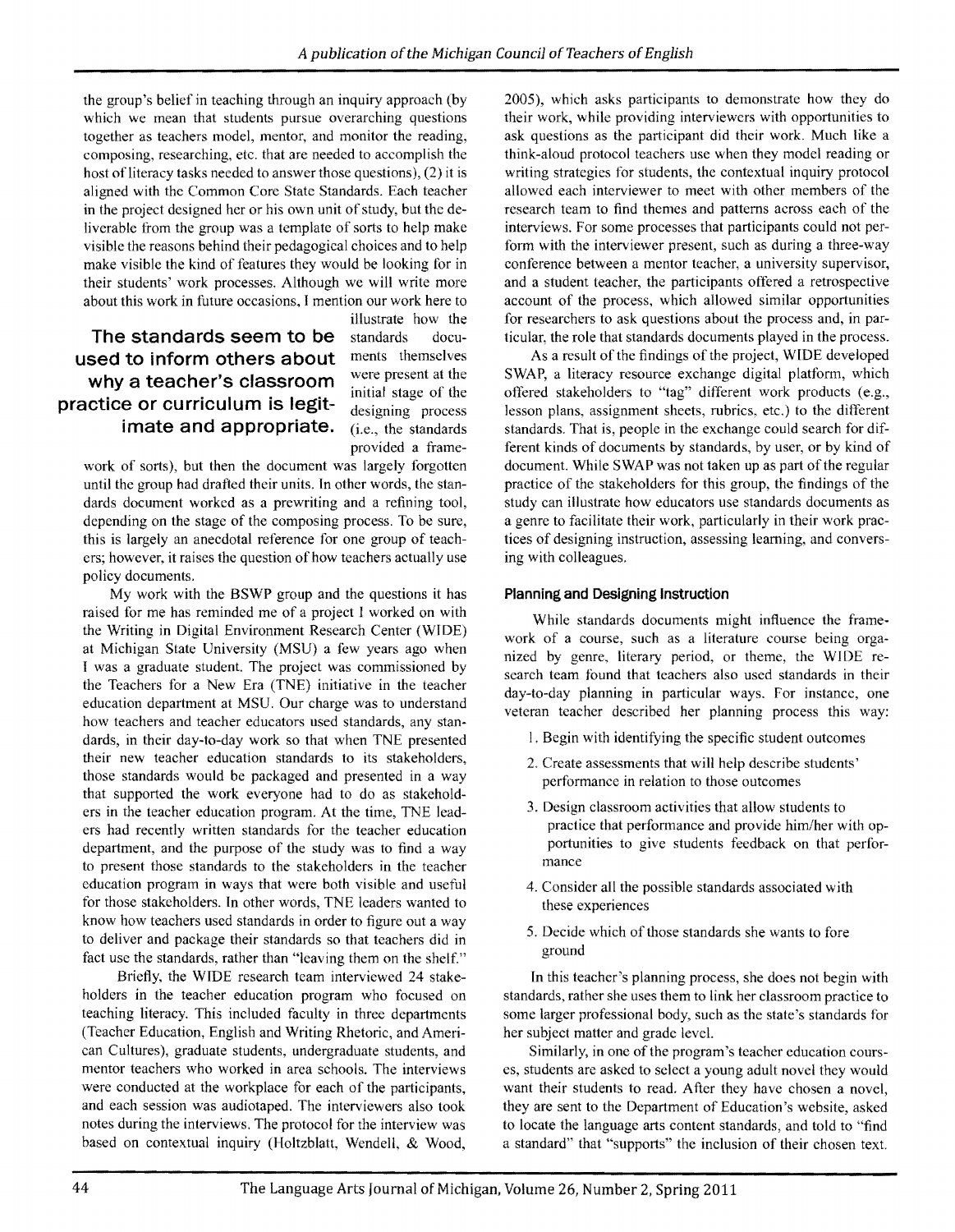One interviewee chose the standard "Students should read a diverse set of authors/texts" as a way to justify her choice. Like the more experienced teacher, this prospective teacher is asked to locate standards at the end of a planning experience. In another teacher education course, prospective teachers are asked to design a series of lessons for a "unit plan." Within both the daily and unit lessons, these prospective teachers are asked to include standards-either state standards or NCTE standards in either the "rationale" or "objectives" section of the planning documents they create. The teacher assigning this project asks her students to consider the inclusion of standards as something that they could "hand to parents to explain why you're doing what you're doing."

These planning experiences reveal one way that standards help teachers do their work, namely to link their ideas to larger entities (i.e., state department of education, national professional organization) in order to justify their curricular choices. When standards are used in this way, they do not seem to be guiding teachers' day-to-day decisions. That is, the policy documents-standards documents-do not solely inform teachers about what they might do in their classroom. Those decisions seem to be based on something else. Instead, the standards seem to be used to inform others about why a teacher's classroom practice or curriculum is legitimate and appropriate. Thus, part of the work of teachers is to explain to others what it is they arc doing in their classroom and why they are doing it in the way that they are doing it. Standards provide them with both the language and the institutional weight to articulate these choices, but they do not seem to affect the choices themselves-at least not in day-to-day planning. It is in this way that standards documents aid teachers in communicating with others about what happens in their classroom. Educators develop their curriculum, and standards are one of many resources used in the process. Certainly, more research on what those resources might include, and perhaps more importantly, how those resources work together to facilitate teachers' decision-making would prove beneficial.

#### **Assessing and Evaluating Student Teachers**

Since WIDE researched the stakeholders of a teacher preparation program, one central activity stakeholders mentioned was the evaluation of teaching interns. At the time of the WIDE study, MSU's teacher education program used four standards to evaluate teaching interns (student teachers): knowing subject matters and how to teach them, working with students, creating and managing a classroom learning community, and, working and learning in a school and profession. Interns were fonnally evaluated four times during their year-long student teachingat the middle and end of each semester-during three-way conferences that include the intern, the mentor teacher, and the field instructor. The participants we interviewed noted several ways in which they used standards documents during these meetings, including knowing what to look for during an intern's teaching performance, addressing problems of professional conduct, addressing issues of classroom management, focusing an intern's attention on a particular part of their practiee, and using the standards as warrants and/or evidence for a particular evaluation. Moreover, the standards document served as a way for mentors and field instructors to distance themselves from the critique they provided for the interns. One field instructor paraphrased the situation, "I'm not saying it's a problem, but what you need to

as a way to buffer potenbetween the

### do is right **The conversation the stan**here in the **dards documents spawn seem** rubric." It's  $\frac{100}{2}$  in this way necessary, because while the that the stan- **documents may spell out what**  dards docu- **it means to meet a certain**  serves standard, we all may have our **own language or way of under**tial problems **standing it.**

intern and either the mentor or field instructor. That is, the cri tique comes from the document rather than from the more ex perienced mentor or field instructor.

These critiques seem to stem from problems that the intern is having. That is, the critiques seem to focus on practices that the intern could improve upon, and the standards document serves as a way to articulate those concerns without seeming to be personal critiques. One field instructor describes what she would say to an intern who is not showing up to school on time. She reports saying something like "1 cannot tolerate your being late ...see standard four," In a move like this, the standards document allows the field instructor to shift the topic from his/ her criticism to the larger institution(s) that the document represents. Thus, the source of criticism shifts from an individual person (field instructor) to an institution (teacher education program).

It is telling, however, that of the four teaching standards this program uses to evaluate interns, one standard was mentioned repeatedly throughout our interviews, namely classroom managcment. That is, our interviewees rarely mentioned how they evaluated interns' knowledge of subject matter, and they tended to note how the standards could be used as a way to focus, as one field instructor said, an intcrn's attention on a problem s/he might be having, such as "not engaging students, not forming a classroom learning community, having trouble managing fidgety students."

While some field instructors and mentor teachers might use-as one mentor teacher noted-the standards document for interns to self-assess their performance and set goals, even this process seems to focus on what interns are not doing well. It's in this way that standards might be used to "show how people are failing," as one mentor put it, "not how they are succeeding."

Because our interviewees tended to focus on one of the standards, the standards document appears not to help field instructors or mentor teacher to prioritize the standards. That is, the standards aim to help describe the performance of interns, but after noting how well interns manage students, the other standards seem ambiguous or equally weighted. It's unclear from our interviews what the case might be. Nonetheless, standards documents seem to focus the kinds of observations field instructors and mentor teachers make; however, in terms of evaluating interns, interviewees seem uncertain about how the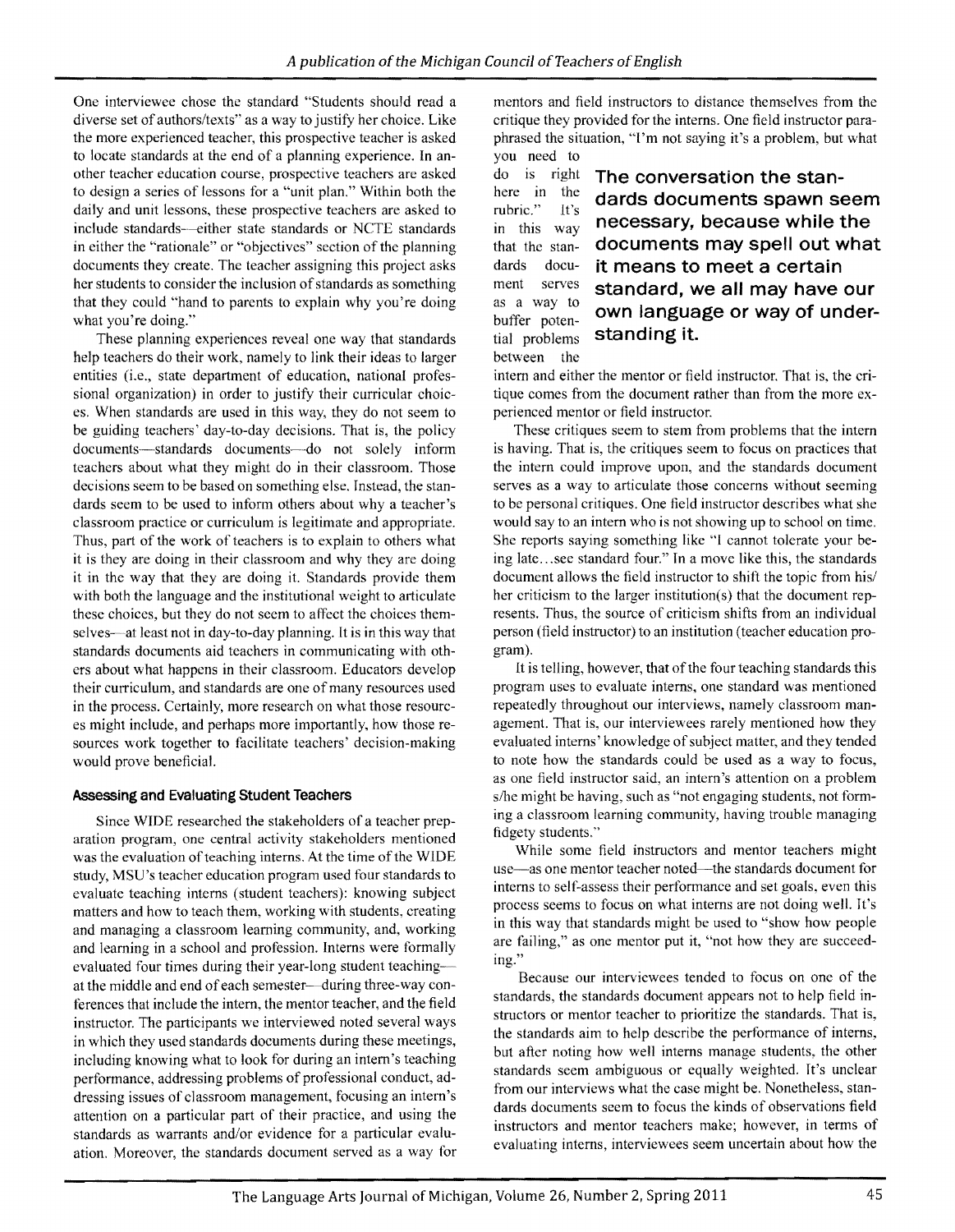standards describe an intern's performance. That is, the standards help evaluators know what to look for, but not what those performances might look like at different stages. Many of our interviewers note that this ambiguity is often the genesis for their conversations with one another. In other words, the standards document is used as a source and a location to generate conversation between members of the program.

#### **Conversing with Colleagues**

One of the challenges facing any teacher education program is that thc participants in the program have multiple institutional "homes" or contexts, including professional organizations, school districts, and local communities. Thus, part of any work a teacher in a teacher cducation program must perform is crossing and navigating multiple institutional boundaries. According to many wc intervicwed, standards documents serve as one way to cross these boundaries. One mentor teacher reports that using standards within her building is a way for her and her colleagues to talk about what they'rc doing in their classrooms.

One faculty member at the university envisions standards as a way to bring together mentor teachers from many different school districts. This faculty member uses standards as a way for this group of mentor teachers to create a sense of identity, create a set of tools and language to use, and to "start a conversation within a group."

One field instructor uses standards as a way to help him and the mentors with whom he works to "usc the same language." And, another mentor teacher uses the standards as a "discussion guide" between her and her intern. In all of these instances, the standards and standards documents act-as one field instructor put it-as "a fourth party."

In all of these instances, the conversation the standards documents spawn seem necessary, because "while the documents may spell out what it means to meet a certain standard," one field instructor says, "we all may have our own language or way of understanding it." Thus, in the very real and practical task of communicating one's notions of what it means for an intern to be performing well, the standards documents serve as a kind of resource for participants in the program to tum to in order to initiate conversations. In addition to initiating these discussions, standards documents also seem to help participants navigate disagreements.

For instance, when two parties (e.g., the mentor teacher and the field instructor) disagree about the kind of teaching experiences an intern should be having, more than one field instructor points out that the standards document permits them an "out." In one anecdote, for example, one field instructor believed an intern's facilitation of whole-class discussion was too teacher-centered and that the line of questioning relied too heavily on "yes/no" responses from students. The mentor teacher, a teacher who reportedly favored such a style and structure to discussion, disagreed with the field instructor. In order to alleviate the situation, the field instructor pointed out descriptors within one of the standards that encouraged interns to use multiple approaches to classroom structures and conversations. The field instructor reports that *slhe* felt the standards gave him/her "leverage" and "took the heat otf' him/her.

#### **Policies to Implement Versus Policies to Support the Work**  of Teachers

As I think about the Common Core Standards and the anxious reactions of the many teachers I work with throughout Idaho, 1 wonder how I might help those teachers see how they already use policy documents in their work. I see these teachers as creators, composers, and developers, and as such, I wonder how I might help them become more strategic and reflective about their processes of designing instruction, assessing learning, and conversing about their professional decision-making with others. The scholarship on "policy implementation" does not seem to allow for this view, or for the view that the people who use policies make meaning of those policies while engaging in the work that those policies are intended to alter in some way.

More specifically, McLaughlin (1987) long ago described three different generations or views of policy implementation. The first view of policy is focused on programs and program outcomes, rather than on those implementing the program. The second generation viewed the relationship between policies and individuals as one of bargaining that changes over time as "policy resources, problems, and objectives evolve and are played against a dynamic institutional setting" (McLaughlin, 1987, p. 175). The third view began to focus on the contexts in which policies were implemented by focusing on how macro and micro levels of analysis could inform one another.

I offer these views for two reasons. First, when educators discuss policies with other stakeholders, the other stakeholders might understand policy implementation from one or more of the "generations" that McLaughlin outlines. Second, McLaughlin's generations do not take into account a more recent school of thought that suggests that policy documents are members of a constellation of genres and resources that teachers draw from to design instruction, to assess learning, and to converse with eolleagues.

As an example of this kind of view of professional documents, Tardy (2003) examines how academics composing grant proposals do not do that work **in** isolation. Tardy finds that not only do grant writers interact with different types of texts, but they must also have knowledge about different discourse communities, which, in this case, includes the academic professional community, colleagues, the principal investigator's academic institution, the program officer, the government funding agency, and the U.S. government. It is in this way that genre systems play "an intermediate role between institutional structural properties and individual communicative action" (Berkenkotter, 2001, p. 329). At the end of her piece, Tardy writes that her data suggests-what might also be said of educators working with standards—that:

Grant writing is fundamentally a social practice that is inextricably linked to a network of other genres; that the intertextual networks of the genre system serve to navigate writers through that system and to build the writers' knowledge of the system; and that knowledge of a genre system may differ in important ways from knowledge of an isolated genre. (pp. 32-33)

In this view, when teachers use policy documents they are engaged in a social practice that is linked to a network of re-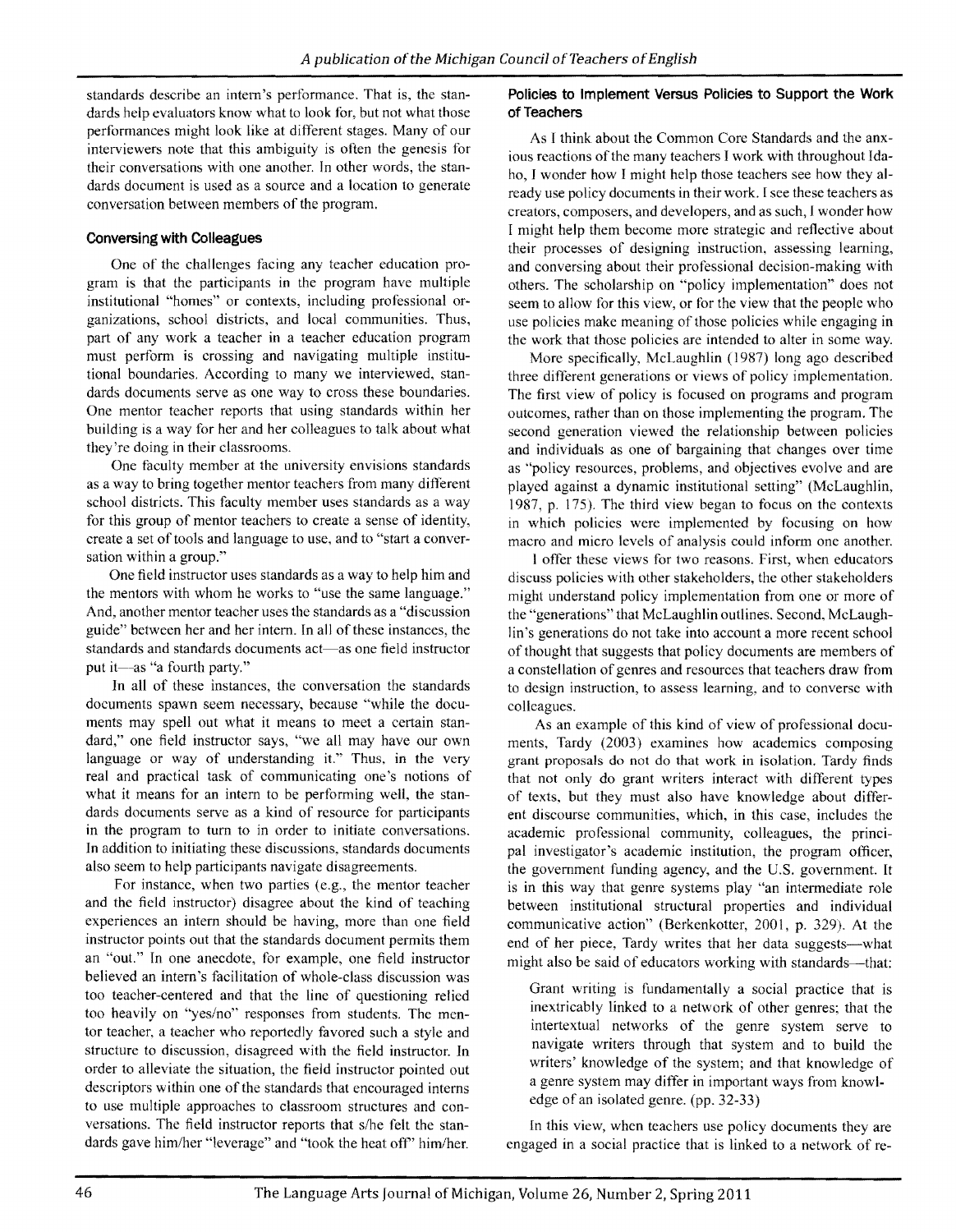sources and communities, and in being linked, teachers are contributing back to that network. That is, they are not simply transmitting information to students, nor are they simply translating the policy; instead, they are building knowledge as they compose. Just as when writing teachers help their students see that writing is not just a process of demonstrating knowledge, it is a process for also discovering knowledge; so too is it true when teachers use policy documents.

#### **Supporting Educators' Work Practices**

To be sure, in many schools and districts, teachers are unable (or not trusted) to design curriculum to meet the needs of their own students. For instance, here in Idaho the idea of"fidelity" to a scripted curriculum and program causes great angst for many of the elementary teachers I work with in various districts. Moreover, in districts and schools where teachers are trusted to develop and rely on their professional expertise to develop curriculum, it is less common for the teachers to talk to one another about their process of designing instruction or about their process of making pedagogical decisions. My hope is that by identifying teachers' work practices, making those practices visible, and being more explicit about the teachers' decision-making processes within those practices, educators of all stripes can be more intentional and strategic when talking with others about why they do what they do in their work.

Perhaps this is an unsatisfactory or an incomplete objective for those teachers who are already working in contexts that do not support their learning or acknowledge their expertise, though I do hope it offers a possible next step to take in changing those circumstances. If educators and policy makers understand that teachers use policy documents in ways that inform their designing of instruction, their assessing of learning, and their conversing with others, and if we understand that policy documents are just one resource within a larger web of resources teachers draw from, then I wonder how we can: (I) help others share our understanding and (2) help teachers use policy documents in a way that is empowering to them. Below I outline a handful of suggestions that I hope trigger a conversation.

First, educators, researchers, and policymakers could consider widening the description of teachers' work to include more than student-teacher interactions in the classroom so that it includes the central practices of teaching, such as designing instruction, assessing, and conversing. When considering what is taught and how it is taught in their classrooms, teachers engage in a wide range of activities that rely on a host of resources, such as policy documents. Previous policy implementation analyses tend to focus solely on teachers' classroom practices, and widening the scope of what constitutes teachers' work would seem to open up new possibilities for the ways in which other stakeholders consider how policies might affect teachers' thinking, decisions, knowledge, and, ultimately, their teaching practices.

Second, those who lead professional development opportunities could identify and target particular work activities in which teachers might use policy documents to support that work. That is, interacting with policy documents does not happen in isolation, nor does it happen for the sake of interac-

tion. Instead, teachers and teacher educators seem to rely on standards to help them for their own purposes. Moreover, in

trying to achieve these<br>purposes, teachers use a sistance in articulating purposes and goals. The

purposes, teachers use a **Teachers are composers,** wide range of resources **and as such, their** of which policy docu-<br>ments are one. Work **relationship with policy** relationship with policy activities that seem **documents is one in**  particularly promising **which teachers do not**  include planning les-<br>sons and assessing oth-<br>**Simply deliver policies,** ers. In both activities, **rather they develop**<br>educators turn to stan-**policies as they wor** policies as they work with dards documents for as-<br>
students and colleagues.

language of standards then appear in other documents that are products of this work, namely lesson plans and assessment documentation.

Third, educational researchers (including teacher researchers) could analyze the products or outcomes of these work activities in order to identify the role that policy documents play in these outcomes. Teachers, for example, use standards documents to assist them as they explain to parents why particular classroom practices are in place. Analyzing the way in which teachers use standards in these conversations might provide new ways of organizing or conceptualizing policy documents. For example, a standards document might not only include the standard itself, but it might also include hypothetical situations in which a teacher is explaining her practice to a parent. Such a narrative might provide teachers with a new understanding of how standards might help them articulate their decisions to others.

Fourth, all stakeholders could treat standards and other policy documents as ways to do work, rather than as documentation. Teachers' work is demanding and complicated, and teachers will find ways to accomplish their work. Policy documents have the possibility of being one way by which that work could be accomplished. That is, if other stakeholders want to encourage teachers to work in particular ways, then it would serve them well to present and organize their documents in ways that help teachers work in those ways. Teachers do not simply interpret or implement policy. They use it to support their work.

Fifth, educators, researchers, and administrators could identify and analyze the ways in which teachers leave traces of their knowledge in the documents they create, such as in unit plans, lesson plans, rubrics, letters to parents, etc. It seems clear that teachers make choices about how to present their knowledge in the documents they produce. Understanding what knowledge teachers decide to include in their documents and identifying the way in which they present that knowledge might help policy makers foreground particular conceptions of teaching knowledge or practice that they hope to influence.

In closing, I am reminded of a kind of conversation I seem to have with other teachers. The conversation typically starts with me asking about the unit they have designed, and then the teachers tells me about. Since I'm curious about the deci